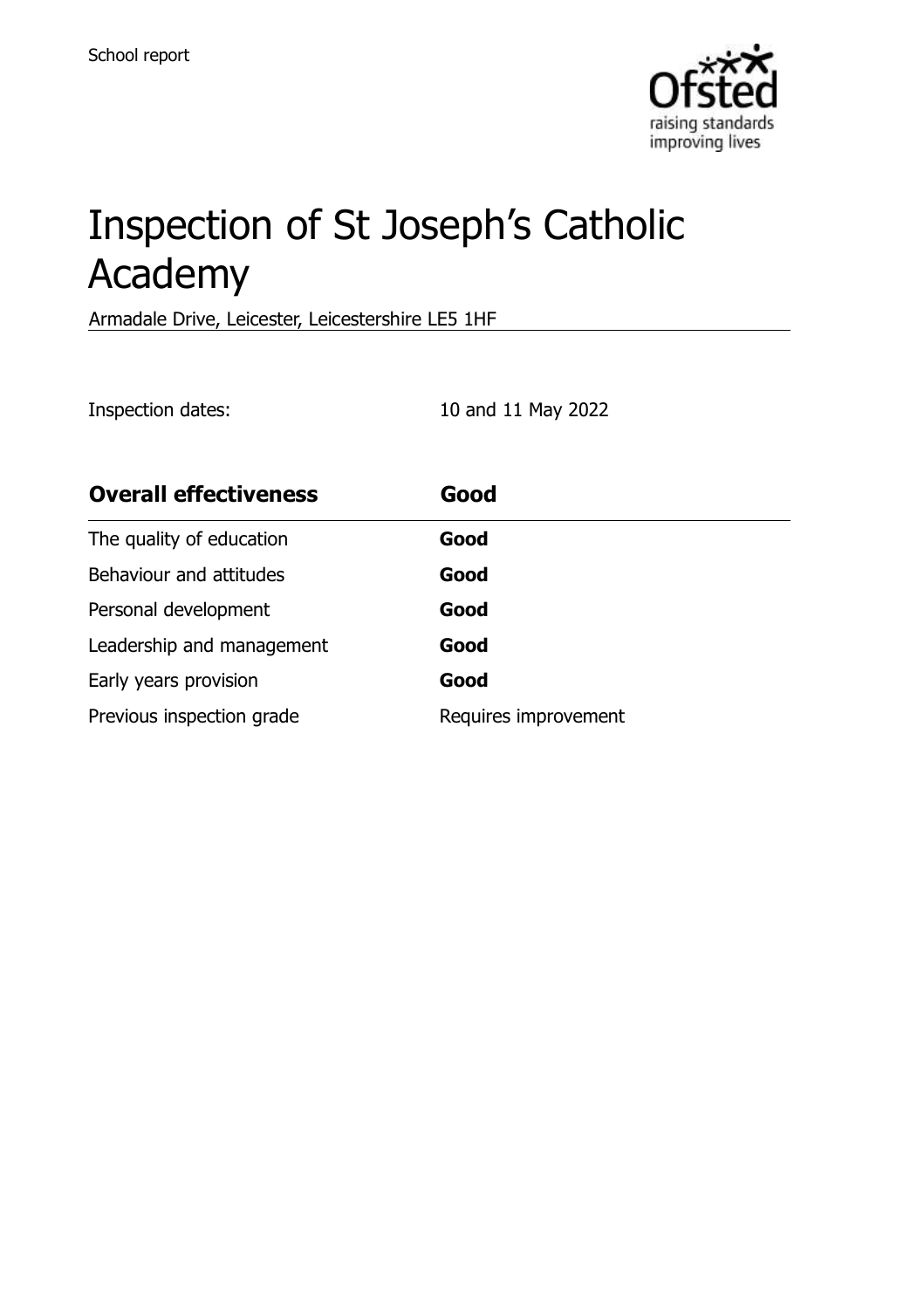

# **What is it like to attend this school?**

Pupils are proud of their school. They embrace and follow the school's mission to 'love, learn, respect and forgive'. Leaders and staff have high expectations and are determined that all pupils achieve well. They provide a warm and caring environment where pupils thrive and flourish.

Pupils enjoy coming to school. They play and work together happily and show genuine kindness to others. Classrooms are calm and pupils are keen to learn. They talk enthusiastically about their lessons and take pride in their work.

Pupils know what to do if bullying happens. Staff deal with any issues quickly and fairly. Pupils learn about healthy relationships and how to keep themselves safe. They show respect for each other and their teachers. Pupils say that 'we are all equal here'.

Pupils contribute to improving their community. They raise money for charity. School councillors have worked to change the traffic flow around school. 'Eco warriors' plant the garden and help other pupils to know how to care for the environment.

Parents speak positively about the improvements they see at the school. They make comments such as: 'I cannot be thankful enough for all the extra work and help the teachers have given my child.'

#### **What does the school do well and what does it need to do better?**

Leaders have worked determinedly to improve the school. They have designed an ambitious curriculum which excites and motivates pupils.

Leaders have thought carefully about what pupils will know and learn in each subject. Detailed plans show how the new things pupils learn build on what they already know and can do. Leaders provide teachers with regular training and support so they know what to teach and how. This means that pupils gain the knowledge and skills they need. Some subject leaders have benefited from highquality training. Not all foundation subject leaders have had the same level of support for their role.

Science, mathematics and design and technology are strengths of the curriculum. Leaders in these subjects have designed activities that regularly revisit and check what pupils remember and understand. This enables teachers to plan the next steps and identify any extra support that pupils may need. However, leaders have not planned this as well in all subjects.

The school fosters a love of reading. Pupils can talk about different authors and books they have read. They say that they love reading. Leaders have prioritised reading from the very start. Teachers use a consistent approach to teach phonics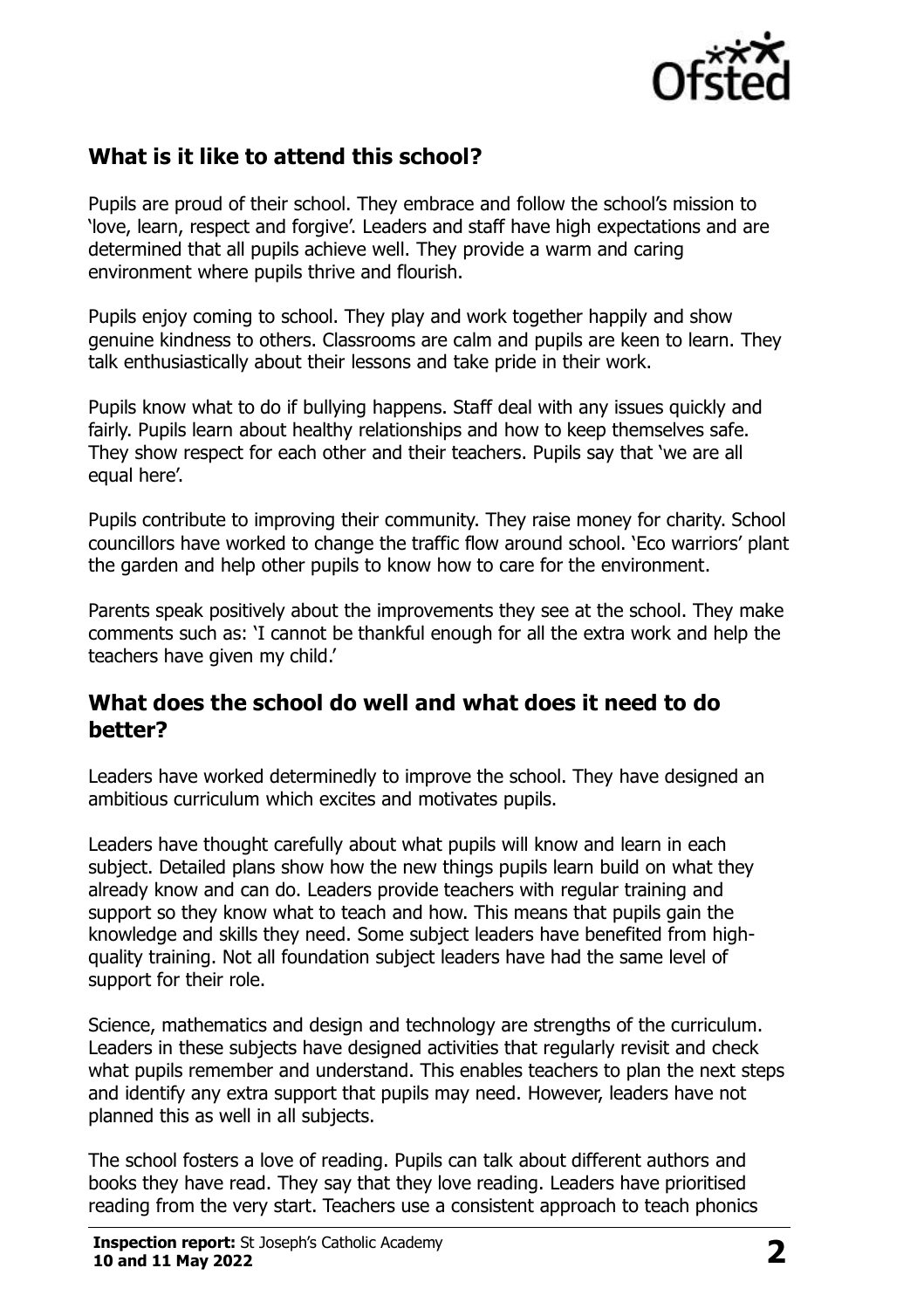

from the early years. They make sure that pupils who struggle to read get support to help them keep up. The books pupils take home are well matched to the sounds they are learning. This enables them to practise these sounds at home as well as at school.

Mathematics is taught well across the school. Teachers receive training to develop their subject knowledge and learn how to support pupils effectively. Pupils' knowledge and understanding increase steadily over time. Pupils have frequent opportunities to solve problems and explain their reasoning.

Pupils with special educational needs and/or disabilities are supported effectively. Well-trained staff adapt plans for these pupils so that they can access an ambitious curriculum. This means they achieve well in a wide range of subjects.

Children get off to a good start in the early years. They settle quickly into school life. The classroom and the outdoor area offer a calm and focused learning environment. Children benefit from a range of well-planned activities. They get lots of opportunities to practise their early mathematical skills and knowledge. Children respond confidently to the many challenges they are offered.

Pupils behave well in lessons and around the school. They are polite and respectful towards each other and visitors. Pupils readily volunteer for jobs. For example, older pupils accompany the youngest ones to lunch. Leaders ensure that pupils understand fundamental British values and how to be a good citizen. Pupils learn about different beliefs. They can explain their understanding well.

There is a strong, committed staff team. Staff value the opportunities they receive to improve their skills and subject knowledge. Leaders carefully consider the workload and well-being of staff. Staff feel that leaders listen to them.

Governors, school and trust staff work well together to ensure that pupils get the best possible deal. They know the school and the community it serves very well. Governors and trustees provide effective challenge and support to leaders.

# **Safeguarding**

The arrangements for safeguarding are effective.

There is a strong culture of safeguarding. Staff are well trained and alert to any signs that pupils may be at risk of harm. Leaders act quickly when concerns are reported. They work closely with external agencies to ensure that pupils and their families get the support they need.

Leaders have carefully planned many opportunities for pupils to learn how to keep themselves safe, including when online. Pupils learn how to maintain physical and mental health. They appreciate the help they get with their emotional literacy.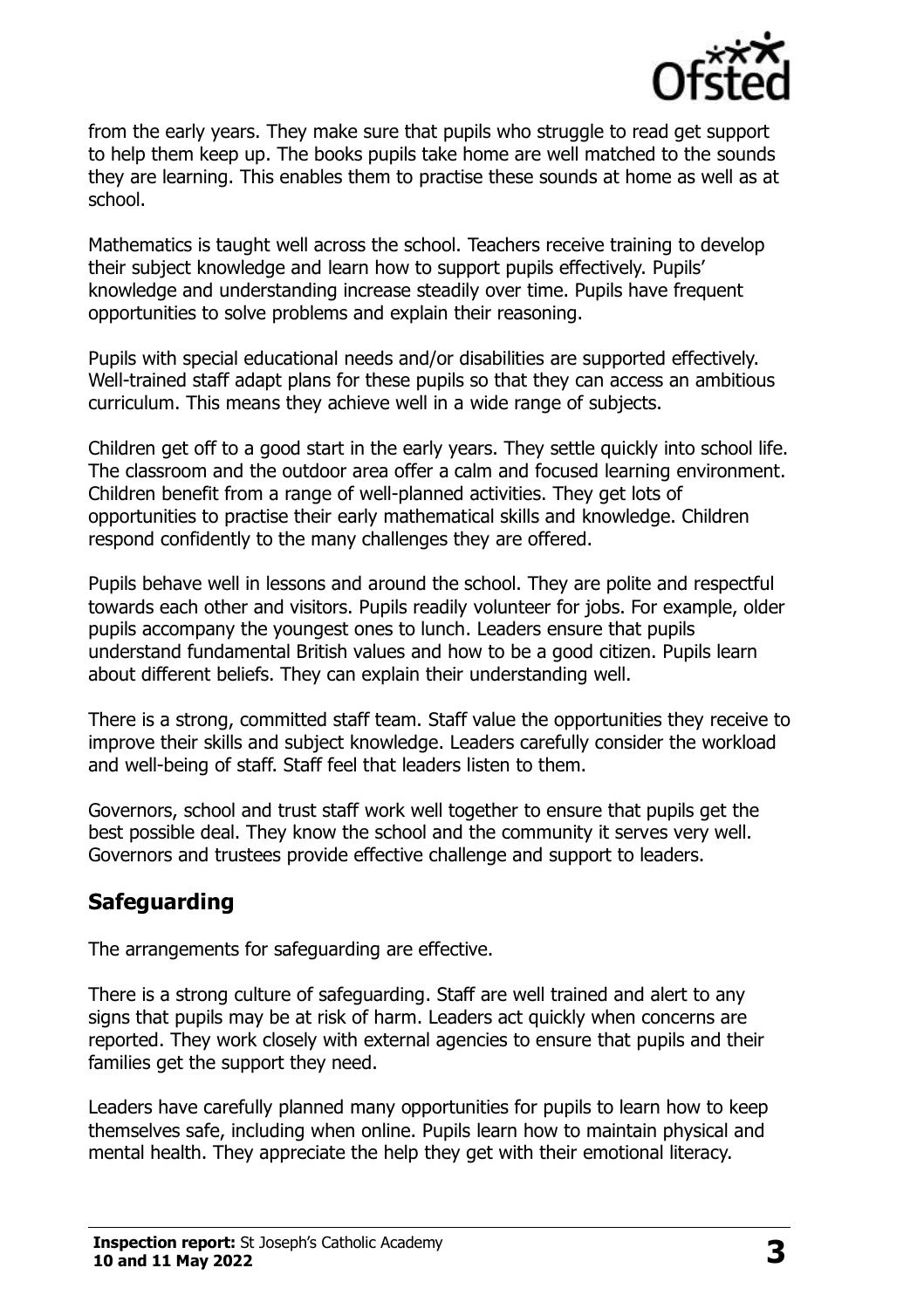

# **What does the school need to do to improve?**

#### **(Information for the school and appropriate authority)**

- Leaders recognise that planning in some foundation subjects is not as detailed as it is in others. In these subjects, leaders have not thought carefully enough about how to check that pupils have secured their knowledge. This means leaders cannot be sure that pupils know and remember more over time. Leaders should ensure that they implement the plans they have already made to address this.
- The leadership of some foundation subjects is not consistently strong. Some subject leaders do not have sufficient knowledge and skills to carry out their roles as effectively as others. They do not have a detailed understanding of what is working well and what needs to improve in their area of responsibility. Leaders should ensure that all subject leaders have the support they need to be able to carry out their roles effectively.

### **How can I feed back my views?**

You can use [Ofsted Parent View](http://parentview.ofsted.gov.uk/) to give Ofsted your opinion on your child's school, or to find out what other parents and carers think. We use information from Ofsted Parent View when deciding which schools to inspect, when to inspect them and as part of their inspection.

The Department for Education has further quidance on how to complain about a school.

If you are the school and you are not happy with the inspection or the report, you can [complain to Ofsted.](http://www.gov.uk/complain-ofsted-report)

### **Further information**

You can search for [published performance information](http://www.compare-school-performance.service.gov.uk/) about the school.

In the report, ['disadvantaged pupils'](http://www.gov.uk/guidance/pupil-premium-information-for-schools-and-alternative-provision-settings) refers to those pupils who attract government pupil premium funding: pupils claiming free school meals at any point in the last six years and pupils in care or who left care through adoption or another formal route.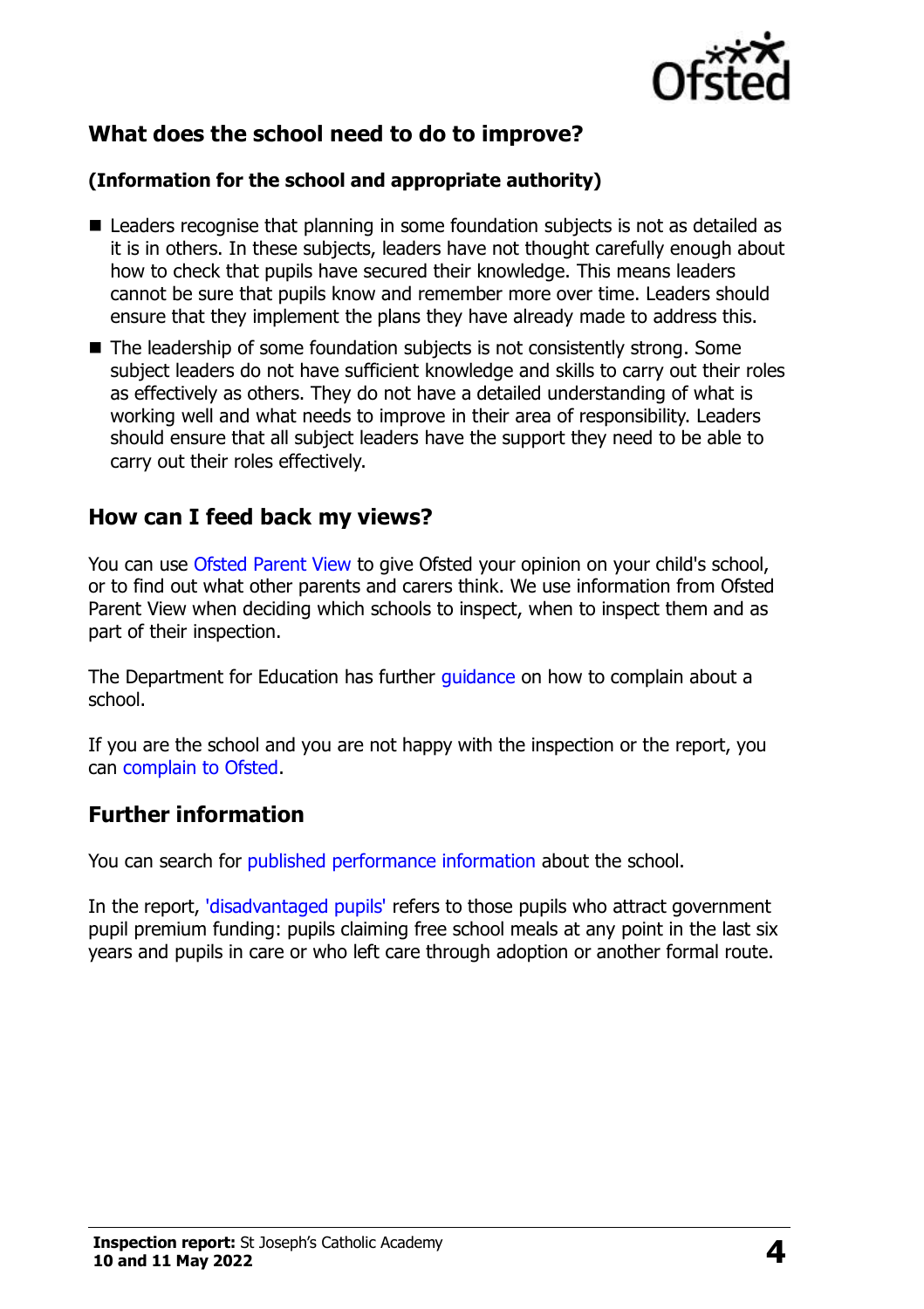

## **School details**

| Unique reference number             | 138115                                                                 |  |
|-------------------------------------|------------------------------------------------------------------------|--|
| <b>Local authority</b>              | Leicester                                                              |  |
| <b>Inspection number</b>            | 10227384                                                               |  |
| <b>Type of school</b>               | Primary                                                                |  |
| <b>School category</b>              | Academy converter                                                      |  |
| Age range of pupils                 | 3 to 11                                                                |  |
| <b>Gender of pupils</b>             | Mixed                                                                  |  |
| Number of pupils on the school roll | 252                                                                    |  |
| <b>Appropriate authority</b>        | Board of trustees                                                      |  |
| <b>Chair of trust</b>               | Sarah Noon                                                             |  |
| <b>Headteacher</b>                  | Clair Dedman                                                           |  |
| Website                             | www.st-josephs.leicester.sch.uk                                        |  |
| Date of previous inspection         | 25 and 26 September 2018, under<br>section 5 of the Education Act 2005 |  |

# **Information about this school**

- The school is a Catholic Voluntary Academy. A section 48 inspection of the school's religious character took place on 6 April 2022.
- The headteacher took up post in August 2020.
- The chair of governors took up post in September 2021.

### **Information about this inspection**

The inspectors carried out this inspection under section 5 of the Education Act 2005.

- This was the first routine inspection the school received since the COVID-19 pandemic began. Inspectors discussed the impact of the pandemic with school leaders and have taken that into account in their evaluation.
- Inspectors met with the headteacher, the assistant headteacher, the special educational needs coordinator, curriculum leaders and groups of staff.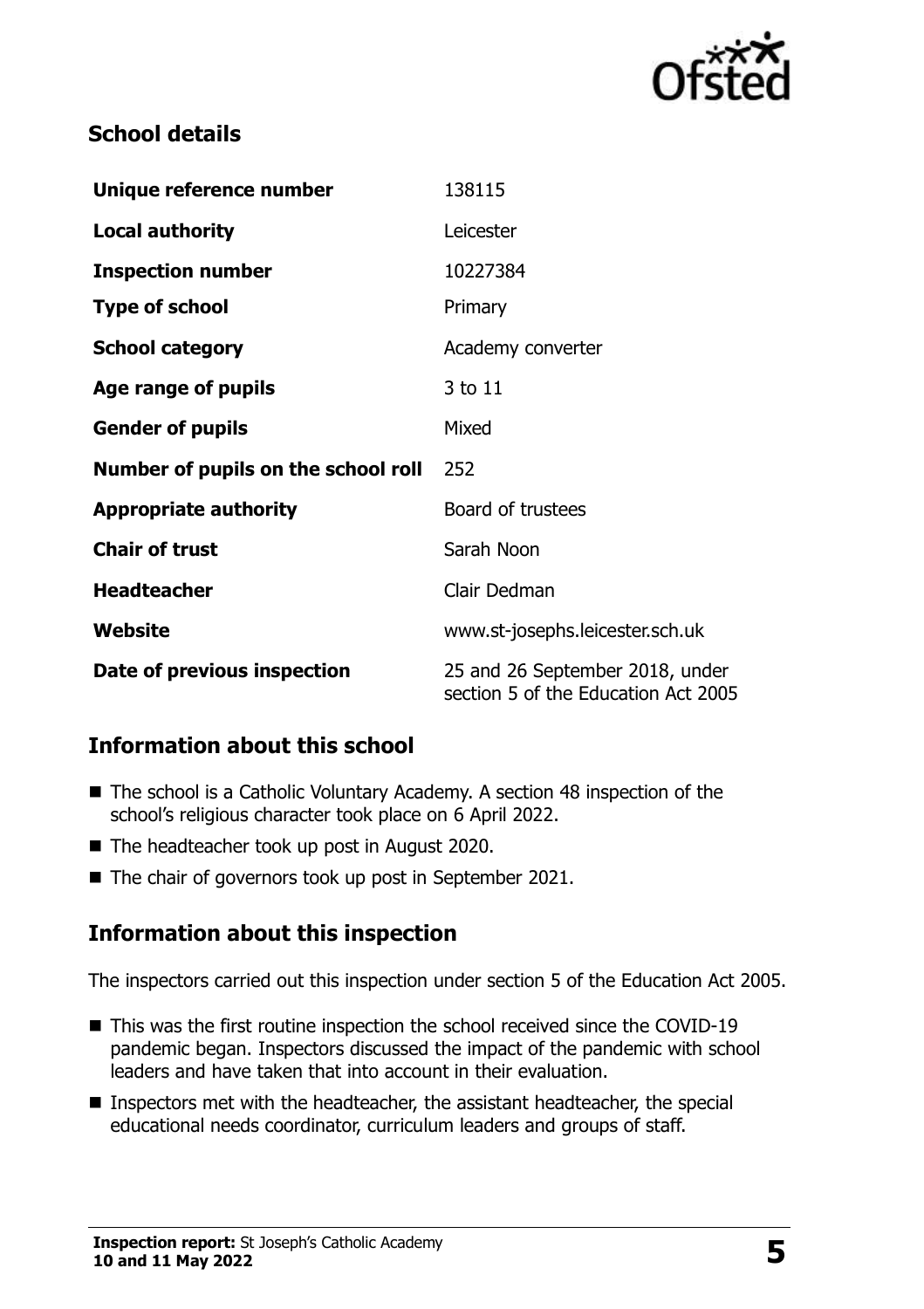

- The lead inspector spoke with three members of the local governing body, including the chair, and four representatives of the St Thomas Aquinas Catholic Multi Academy Trust, including the CEO and the chair of the board of trustees.
- Inspectors carried out deep dives in these subjects: reading, mathematics, science and design technology. For each deep dive, inspectors visited lessons, looked at curriculum planning, reviewed pupils' work and spoke with pupils and teachers about their lessons. The lead inspector also listened to pupils read with a teacher.
- Inspectors also looked at curriculum plans for other subjects.
- A wide range of documents was scrutinised, including those relating to governance, safeguarding, behaviour and attendance.
- Inspectors reviewed the responses to Ofsted's online questionnaire, Parent View, including free text responses. Inspectors also spoke with parents at the start of the school day.

#### **Inspection team**

| Joanne Sanchez-Thompson, lead inspector | Ofsted Inspector |
|-----------------------------------------|------------------|
| Gary Fullwood                           | Ofsted Inspector |
| Peter Johnston                          | Ofsted Inspector |